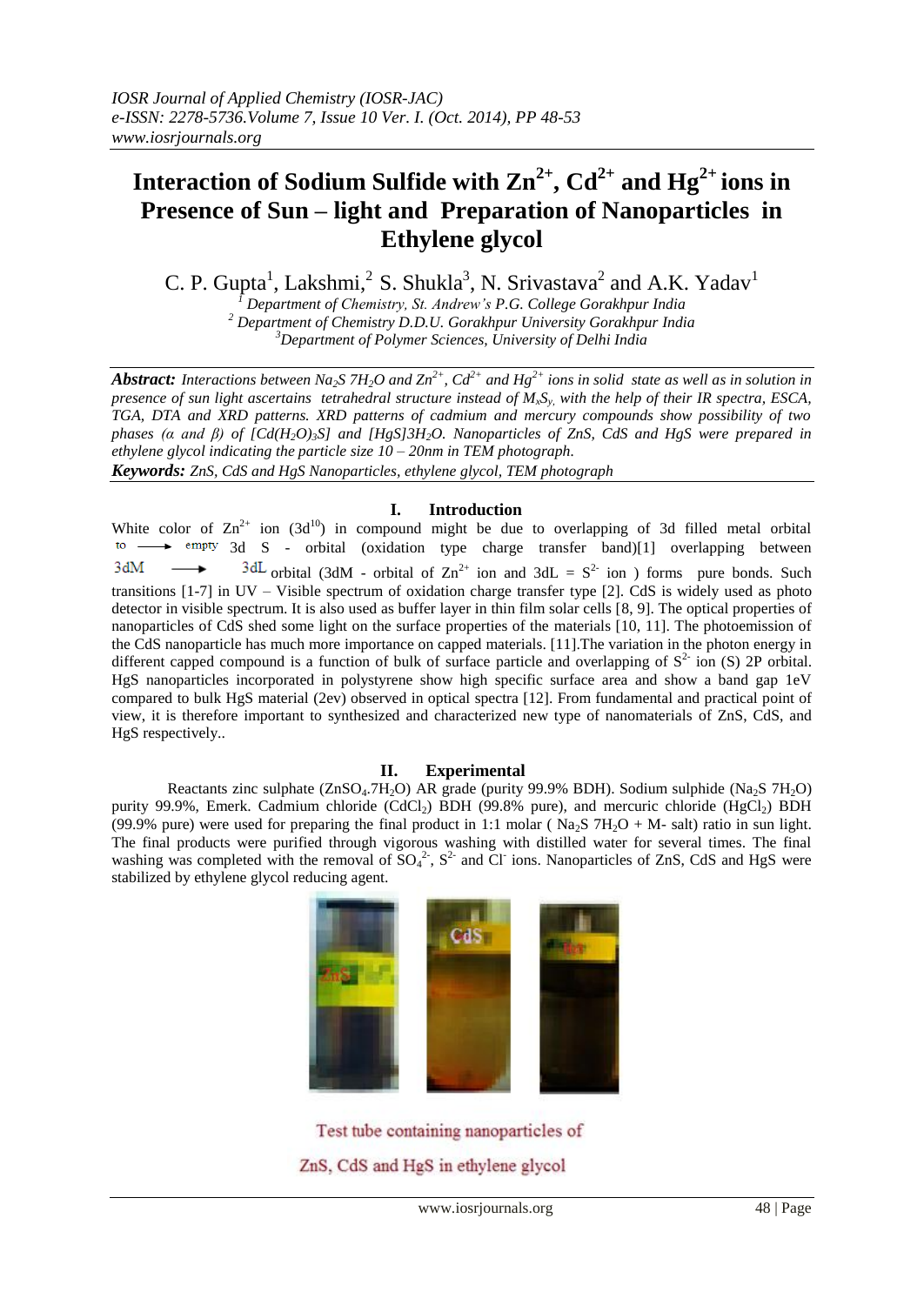IR spectra of solutions were run in the range 4000 cm<sup>1-</sup> to 400 cm<sup>1-</sup> using polythene container on a Perkin FT-IR spectrophotometer RX- IB UK. The X-ray powder diffraction of thin films of solutions were carried on RIGAKU-Rota – Flex RAD/ Max-B, Rigaku, corporation, Japan, X-ray Diffractometer using Cu K radiation with  $2\theta = 5$  - 80<sup>0</sup> with scanning speed of 1<sup>0</sup> per minute. Electronic spectrum of solutions of the complexes was recorded on a Shimadzu 160A Spectrophotometer in water  $(10^{2} \text{ m molar TEM photographs})$ have been produced from Transmission Electron Microscope, JEOL 2000 EX JEOL, corporation, Japan. The films were cut in appropriate size (10 mm approx.) and coated with gold to avoid charge accumulation on the surface of film.

## **III. Results and Discussion**

These reactions were carried out in the solid state as well as in solution in presence of sun-light. The reactants were interacted in solid state. The observations are given bellow-

> $\Delta T = 20^{\circ} C$  $MSO<sub>4</sub> + Na2S. 7H<sub>2</sub>O -$ [MS  $(H_2O)_3$ ] Sun Light<br>(35 minute)  $(M = Zn, Cd, Hg)$

The scheme may follow the following route MSO<sub>4</sub> is broken in to ions.  $(M^{2+} + SO_4^{2-})$  and Na<sub>2</sub>S. 7H<sub>2</sub>O as  $2Na^+ +$  $S^{2}$  + 7OH<sup>-</sup> + 7H<sup>+</sup> ions and forming the final product [MS (H<sub>2</sub>O)<sub>3</sub>] with ions.

The yellow colour of the compounds  $[CdS (H<sub>2</sub>O)<sub>3</sub>]$  (photographs) might be due to overlapping of  $(4dM \rightarrow 3dL)$  [2] orbital to empty 3d (3dS) orbital (charge transfer bands) that is  $(4d \rightarrow 3d)$  impure overlapping is between filled 4dM to 3dL empty orbital. The black color and orange color ( photographs) of the compounds [Hg(3H<sub>2</sub>O)S] <sup>(5d</sup>  $\longrightarrow$  <sup>3d)</sup>are in 34000 cm<sup>1-</sup> region shows overlapping of filled 5d(Hg) and with empty 3d(S) orbital. The metal ions having completely filled d-orbital do not show co-ordinating [3-7] ability. In order to see the effect of sunlight on transition metal ions the interaction between Na<sub>2</sub>S 7H<sub>2</sub>O and Zn<sup>2+</sup>, Cd<sup>2</sup> and  $Hg^{2+}$  ions in solid state as well as solution[13] has been undertaken. Their structures have been established by XRD pattern. The presence of two peaks in ESCA has been discussed for either two phases or two compounds of  $Cd^{2+}$  ion. ESCA of all the compounds has been done. The presence of coordinated ions (SH) to transition metals ions, TGA and DTA have been carried out to show the thermal stability and phase changes. In the XRD pattern of the zinc compound showed their similar structure in solid state as well as in solution. The peak of oxygen in ESCA ascertains the presence of H2O molecule in coordination sphere. Since there is no peak for phase change in DTA of all the compounds therefore the possibility of two phases in ruled out. TEM photograph show 10 - 20 nm size nanoparticle.

One strong peak ( $I/I_0 = 100$ ) at 3.358A appears in XRD pattern (Table-2 Fig.-2) of compound of Cd<sup>2+</sup> ion prepared in solution while reported value for CdS is at  $3.16A^0$ . Therefore the compounds prepared in presence of sun light in solid state as well in solution have a molecular structure different from that of CdS in solid state two peaks at 3.650 and 3.571  $1/I_0$ = 100 (Table-2 Fig-2) might be due to cubic and hexagonal Cd(OH)<sub>2</sub> type structures[3]. CdS shows a peak[4] (4d<sub>5/2</sub>) at 405 ev only while our compound shows two peaks at 419.4 ev (Table- 5, Fig.-5) and 410.0ev indicating presence of two new compounds  $CdS(H_2O)_3$  and  $[Cd(OH)_2(H_2O)]$ . Thermal stability [5,14] of oxides has been reported as  $CdO > HgO$  ie 700<sup>o</sup>C for CdO and 360<sup>o</sup>C for HgO. Similar order of stability in TGA might be for CdS  $(H_2O)_3 > HgS(3H_2O)$  which follows the sequence 481.70C and 391.2 <sup>o</sup>C respectively (Fig. 8-9). Similar order of thermal stability is also followed in TGA (Table. 7-9) while the compounds prepared in solid state show  $CdS(H_2O)_3 > HgS(3H_2O)$  486.4 <sup>0</sup>C and 386.1  ${}^{0}C$ . A mass gain in TGA (Table-7) might be due to absorbed oxygen on non – stoichiometric sites in case of compound of  $\text{Zn}^{2+}$  ion. Since there is no peak for  $\text{O}^{2-}$  ion in ESCA of Hg<sup>2+</sup> ion the formula would be [HgS]3H2O. Results of elemental analysis are given in Table-10 by ESCA. Two peaks in XRD pattern indicate α and β phases

IR spectra of compounds of  $\text{Zn}^{2+}$ ,  $\text{Cd}^{2+}$  and Hg<sup>2+</sup> ions (Fig. 10 -12) indicate the absence of v (SH) and v (OH) modes of vibrations suggesting the molecular formula [MS  $(H_2O)_3$ ] with coordination number four due to presence of IR bands of T<sub>d</sub> symmetry in region 1110, 1010, 900 and 800 cm<sup>1</sup>. While  $M_xS_y$  compound do not show  $T_d$  bands. Splitting and shifting in main frequencies may occur due to lowering [6] in symmetry, or  $T_d \longrightarrow C_2v$ . The IR bands at 490 and 350cm<sup>1-</sup> are due to v M – O and v M – S respectively. The magnetic susceptibility measurement shows diamagnetic character  $(nd^{10})$ . Since these compounds are insoluble in any solvent (Tetrahydrofuran THF, DHSO, CHCl<sub>3</sub>, CCl<sub>4</sub>, C<sub>2</sub>H<sub>5</sub>OH, NaOH, HCl) UV – Visible spectra could not be recorded.

#### **Acknowledgement**

The authors are highly thankful to Prof. K.D.S.Yadav D.D.U Gorakhpur University for his immense help.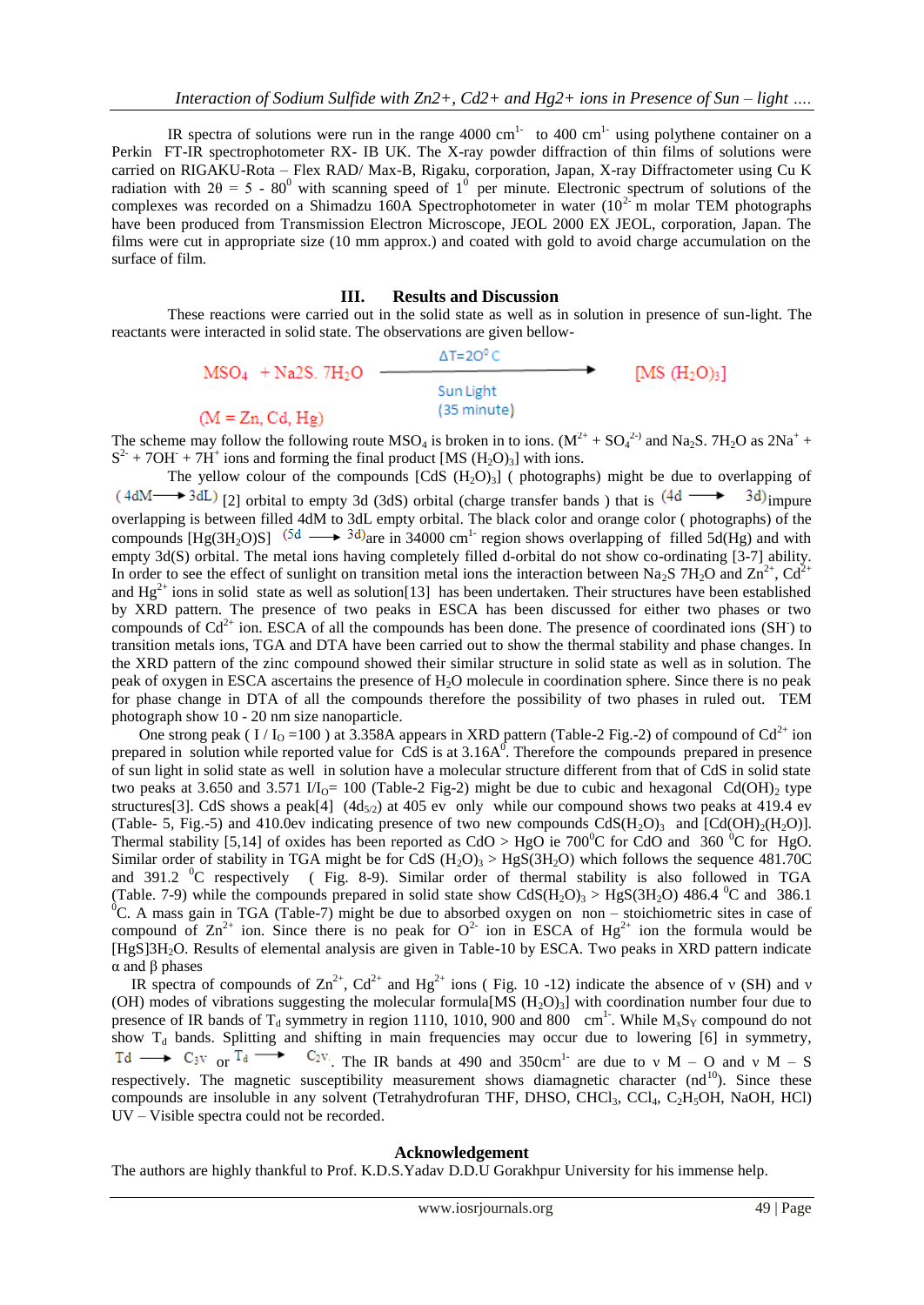#### **References**

- [1]. J. D. Lee, Concise Inorganic Chemistry Chapman & Hall Ltd. (1996) 837.
- [2]. S. F. A. Kittle, Co-ordination compounds. Thomas Nelson and Sons Ltd P.95, 122(1976).
- N. B. S. Circular 539 IV, (1955) 15-16.

 $\overline{1}$ 

- [4]. V. I. Nefedov, Y. N Salyn., P. M. Solozhenkin, G. Y. Pucatov, Surface Interface Anal. 2171 (1980).
- [5]. N. N. Greenwood, A. Earnshaw, Chemistry of the Elements. Pergamon Press, New York (1993) 1404- 1406.
- [6]. K.akamoto, J. Fungita, and Kabayashi, J. Am. Chem. Soc, 74, (1957) 4904.
- [7]. B. N. Figgis, Introduction to Ligand Fields, John Wiley & Sons, New York, (1964) 238. [8]. W. I. Danaher, L. E. Lyons, and G. C. Morris, Sol. Energy Mater. 12 (1985) 137.
- [8]. W. I. Danaher, L. E. Lyons, and G. C. Morris, Sol. Energy Mater. 12 (1985) 137. L. Weinhardt, Th. Gleim, O. Fuchs, C. Heske, E. Umbach, M. Bar, H.-J. Muffler, Ch.-H. Fischer, M.C. Lux-Steiner, Y. Zubavichus, T.P. Niesen, and F. Karg, Appl. Phys.Lett. 82, (2003) 571.
- [10]. J. Nanda, Been Annie Kuruvilla, and D. D. Sarma, Phys. Rev. B 59 (1999) 7473.
- [11]. U. Winkler, D. Eich, Z. H. Chen, R. Fink, S. K. Kulkarni, and E. Umbach, Chem. Phys. Lett. 95 (1999) 306.
- [12]. P. Sreekumari Nair, T, Radhakrishnan, N. Revaprasadu, C.G.C.E. Van Sittert, V.Djokovic, A. S. Luyt. Materials Letters 58(2004) 361- 364.
- [13]. S. Ramesh and K. C. Wong, Ionics 15(2) (2009) 249 254.
- S. Ramesh and V. Narayanan, Chem. Sci. Trans., 2(SI), (2013) S192 S194.

## **Table-1:** d- values of compound of  $Zn^{2+}$  ion prepared in solid state as well as in solution

| $d$ – values of the compound prepared in Solid State |       |       |    |       |       |
|------------------------------------------------------|-------|-------|----|-------|-------|
| l/ lo                                                | 100   |       | 0C | 8¢    |       |
|                                                      | 3.135 | 3.124 |    | 3.163 | 3 በՋ∠ |
| $d$ – values of the compound prepared in Solution    |       |       |    |       |       |
| l/ lo                                                | 100   |       | 04 |       |       |
|                                                      | .181  |       |    |       |       |

**Table-2:** d- values of compound of  $Cd^{2+}$  ion prepared in solid state as well as in solution

| $d$ – values of the compound prepared in Solid State |       |      |      |      |  |  |
|------------------------------------------------------|-------|------|------|------|--|--|
| $\rm U\,_{o}$                                        | 100   | 100  |      | 69   |  |  |
| $dA^{\circ}$                                         | 3.65  | 3.57 | 2.11 | 2.09 |  |  |
| $d$ – values of the compound prepared in Solution    |       |      |      |      |  |  |
| $VI_{\alpha}$                                        | 100   | 59   |      |      |  |  |
| $dA^{\circ}$                                         | 3.358 | 2.06 |      |      |  |  |
| Reported d – values of the compound Cadmium Sulphide |       |      |      |      |  |  |
| $\mathbf{I}/\mathbf{I}_{\alpha}$                     | 100   |      | 60   | 55   |  |  |
| dA°                                                  | 3.16  | 3.58 | 3.36 | 2.06 |  |  |

# **Table-3:** d-values of compound of Hg<sup>2+</sup>ion prepared in solid state as well as in solution

| $d$ – values of the compound prepared in Solid State |       |       |          |       |       |
|------------------------------------------------------|-------|-------|----------|-------|-------|
| $VI_{\alpha}$                                        | 100   |       |          | 44    |       |
| $dA^{\circ}$                                         |       | 2.567 | 2.069315 | 1.763 |       |
| Abs                                                  | 507   | 242   |          | 264   |       |
| $d$ – values of the compound prepared in Solution    |       |       |          |       |       |
| $VI_{\alpha}$                                        | 100   | 66    | 58       | 50    |       |
| $\Lambda^0$                                          | 3.383 | 2.066 | 1.264    | 2.568 | 2.578 |
| Abs                                                  | 898   |       | 387      |       |       |

**Table-4 ESCA** of the compounds of  $\text{Zn}^{2+}$ ionprepared in Solid State as well as in Solution

| Elements       | Compound from Solid State | Compound from solution." |
|----------------|---------------------------|--------------------------|
| $Zn(3d_{3/2})$ | 1029.5ev                  | 1030.0ev                 |
| $S(2P_{1/2})$  | 168.5ev                   | 169.5ev                  |
| $O(2P_{1/2})$  | 539.5ev                   | 539.5ev                  |

#### **Table-5** ESCA of the compounds of  $Cd<sup>2+</sup>$  ionprepared in Solid State as well as in Solution

| Elements                        | Compound from Solid State | Compound from solution |
|---------------------------------|---------------------------|------------------------|
| CdS $(4d_{3/2})$ , $(4d_{5/2})$ | 419.4.410.0.ev            | 418.7, 412.1ev         |
| $S(2P_{1/2})$                   | 178.0.168.0 ev            | 178.2.168.4ev          |
| $O(2P_{1/2})$                   | 538.6ev                   | 539.8ev                |

# **Table-6 ESCA** of the compounds of  $Hg^{2+}$ ion prepared in Solid State as well as in Solution

| Elements                       | Compound from Solid State | Compound from solution     |
|--------------------------------|---------------------------|----------------------------|
| $Hg (5d_{3/2})$ , $(5d_{5/2})$ | 10.3.<br>$106.3$ ev       | 106.0.107, 103ev<br>109.2. |
| $S(2P_{1/2})$                  | 71.5.<br>164.0ev          | 167.1.160.8ev              |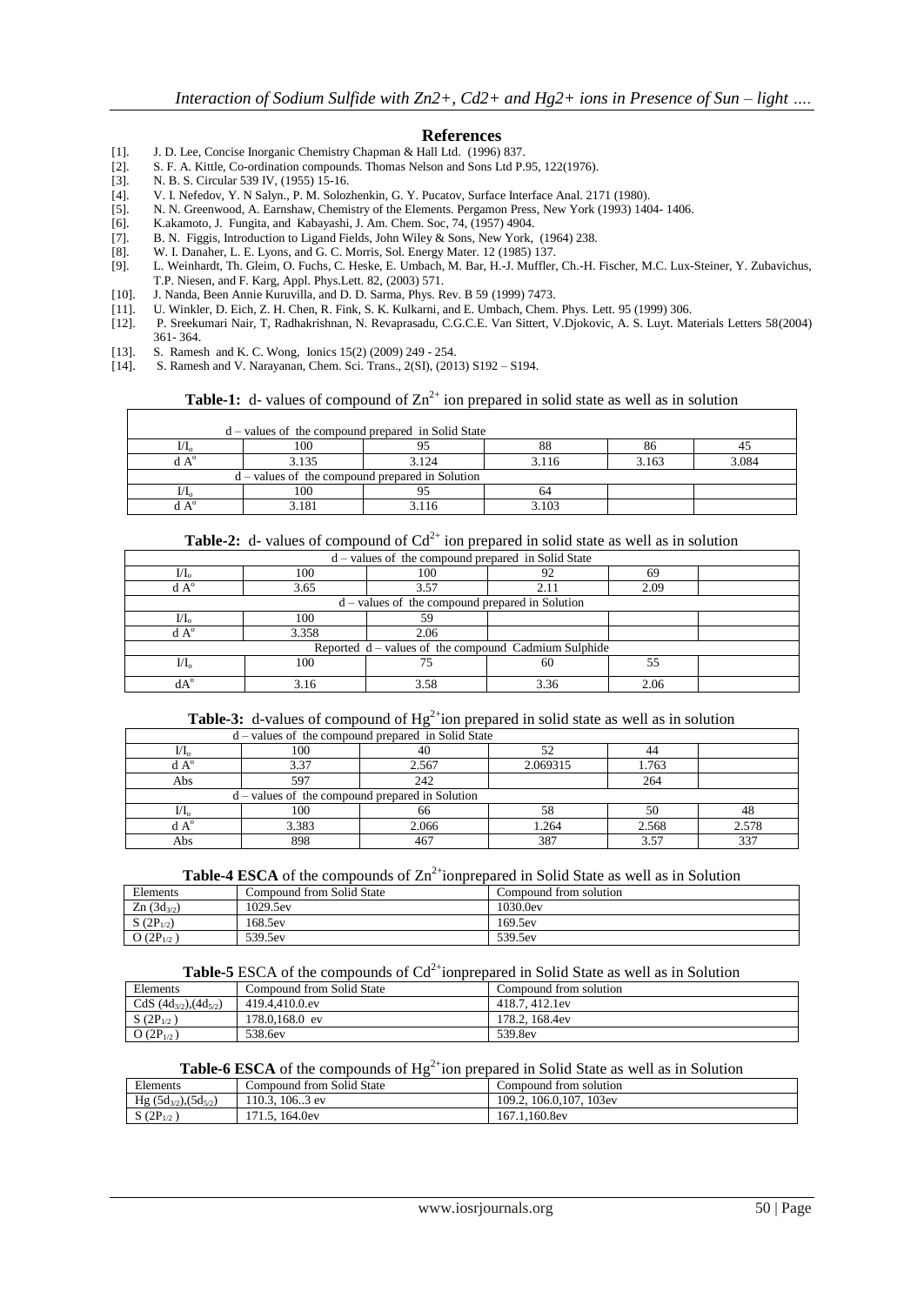| <b>Tabble-7:</b> Exotherm and Endotherm in $DIA$ of both the compounds of $Zn$<br>- 10 H |                        |  |  |  |
|------------------------------------------------------------------------------------------|------------------------|--|--|--|
| Compound from Solid State                                                                | Compound from solution |  |  |  |
| Exotherm $248.7^{\circ}$ C. $251.8^{\circ}$ C                                            | 362, 390, 450 °C       |  |  |  |
| Endotherm $101.2 \,^{\circ}\text{C}$ , $217.3 \,^{\circ}\text{C}$                        | 90.4 °C                |  |  |  |

**Tabble-7:** Exotherm and Endotherm in DTA of both the compounds of  $Zn^{2+}$  ion

**Tabble-8:** Exotherm and Endotherm in DTA of both the compounds of  $Cd^{2+}$  ion

| Compound from Solid State                       | Compound from solution |  |  |  |
|-------------------------------------------------|------------------------|--|--|--|
| $243.1^{\circ}$ C.<br>$486.4\,^0$ C<br>Exotherm | 481.7 $^0C$            |  |  |  |
| 2.1 ca $1/g \Delta H$ , 64.5 ca $1/g \Delta H$  | 99.5 ca $1/g \Delta H$ |  |  |  |
| 98.0 °C<br>Endotherm                            | 95.0 °C                |  |  |  |

**Tabble-9:** Exotherm and Endotherm in DTA of both the compounds of  $Hg^{2+}$  ion

| Compound from Solid State        | Compound from solution                     |
|----------------------------------|--------------------------------------------|
| 386.1 <sup>0</sup> C<br>Exotherm | 391.2 <sup>0</sup> C                       |
| 279.61 ca $1/g \Delta H$ ,       | 151.53 ca $1/g \Delta H$                   |
| 64.5 ca $1/g \Delta H$           |                                            |
| 99.0 °C<br>Endotherm             | 98.1 <sup>o</sup> C 4.92 ca 1/g $\Delta H$ |

**Table-10** Molecular formula and molecular weights of  $\text{Zn}^{2+}$ ,  $\text{Cd}^{2+}$  and  $\text{Hg}^{2+}$ 

| Molecular Formula               | M %         | H % | O%   | S %  |
|---------------------------------|-------------|-----|------|------|
| $[Zn(H_2O)_3S]$ cal.            | $Zn = 43.2$ | 3.9 | 31.5 | 21.1 |
| Mol. wt. $= 151.0 \text{ Obs.}$ | 43.1        | 3.7 | 31.3 | 20.9 |
| [Cd $(H_2O)_3S$ ] cal.          | $Cd = 56.7$ | 3.0 | 24.0 | 16.1 |
| Mol. wt. $= 198.0 \text{ Obs.}$ | 58.7        | 3.2 | 30.0 | 15.1 |
| [Hg $(H_2O)S$ ] cal.            | $Hg = 80.0$ | 0.7 | 6.3  | 12.7 |
| Mol. wt. $= 250.4$ Obs.         | 80.2        | 0.8 | 6.1  | 12.5 |







Fig.2b. XRD pattern of compound  $Cd^{2+}$  ion in solution



Fig.3a. XRD pattern of compound of  $Hg^{2+}$  ion in Solid-State



Fig.3b. XRD Pattern of compound of  $Hg^{2+}$  ion in solution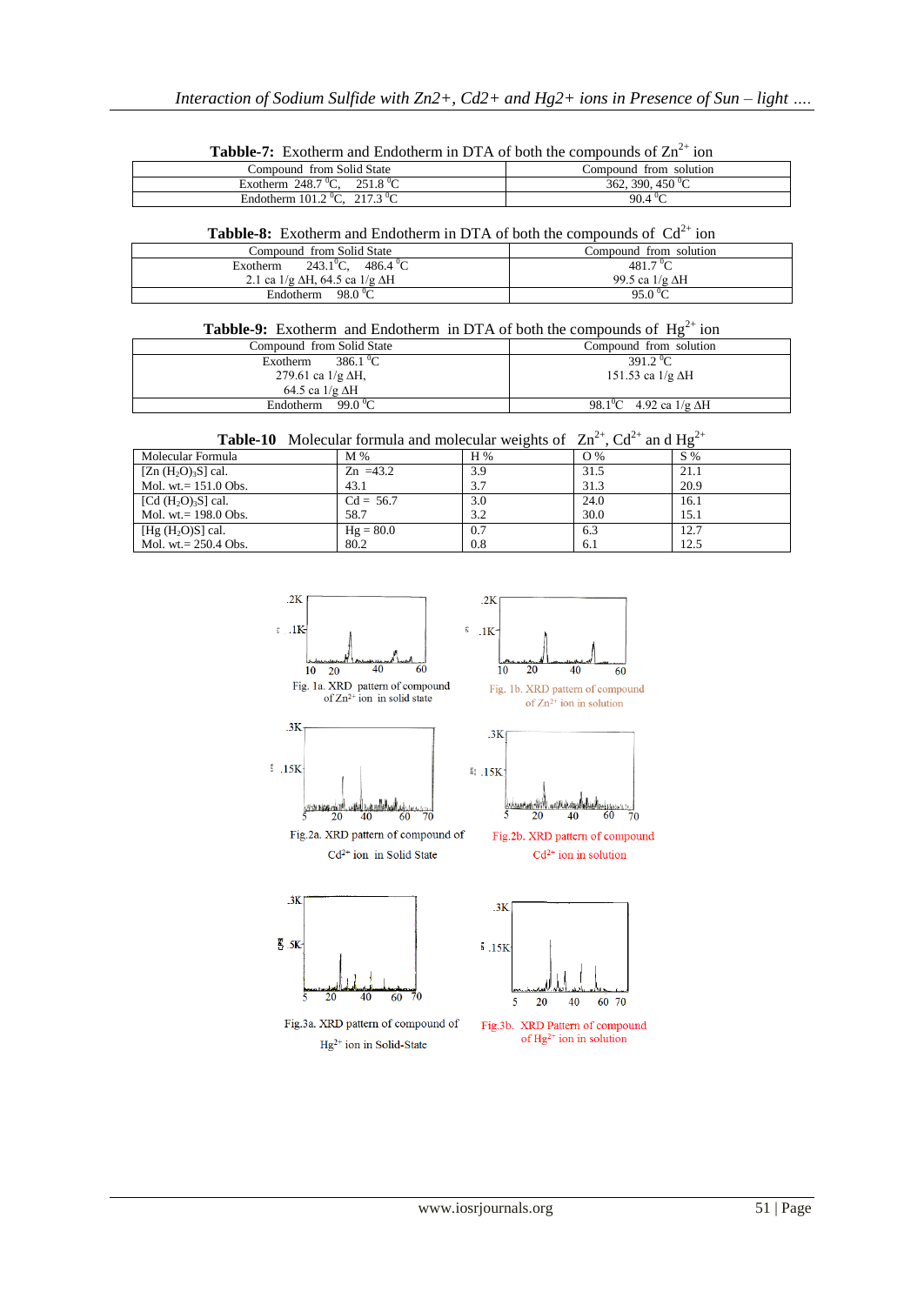